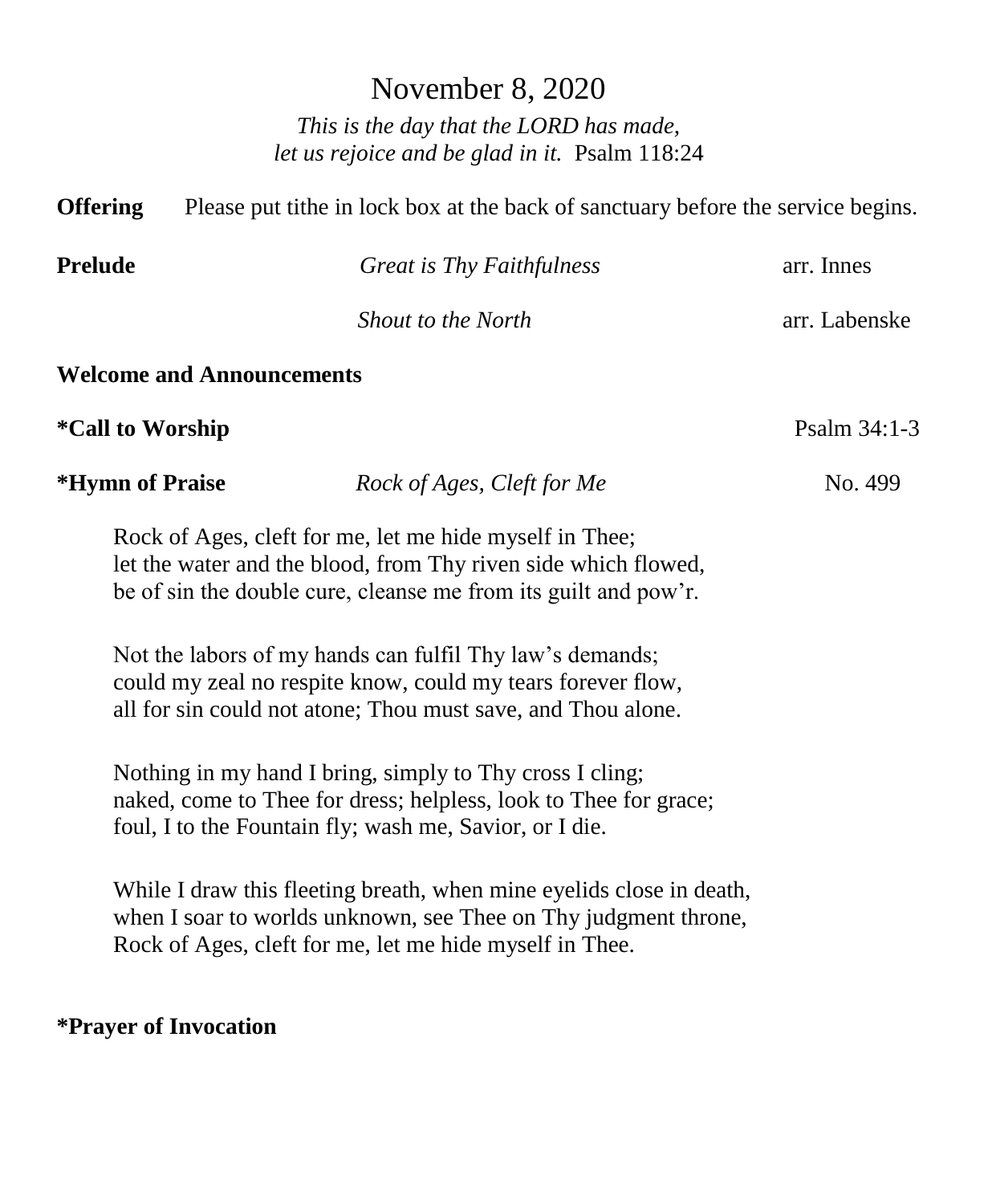#### **Scripture Reading Exodus 12:1-20**

#### **Prayer of Confession**

Our Gracious Heavenly Father, We confess our sins to you now and admit that we are not only guilty of breaking your Law, but that we are also deserving of your wrath and condemnation. Forgive us we pray, of every thought, word, and deed that has missed the mark this week, and continue to work repentance in our lives by your Holy Spirit's sanctifying work in our hearts. We thank you, our Father, for not leaving us to your wrath and condemnation; for you have taken every sin away from us on the cross of your only Son, Jesus. We pray that you might continually be our Rock and our Strength in this life, and that whatever you ordain for us, for our community, and our nation, that you would make us a light to shine out into the darkness. Lead us we pray, in Jesus name, Amen.

#### **Assurance of Pardoning Grace** Psalm 34:8-10

 $8$  Taste and see that the LORD is good; blessed is the man who takes refuge in him.<sup>9</sup> Fear the LORD, you his saints, for those who fear him lack nothing.  $^{10}$  The lions may grow weak and hungry, but those who seek the LORD lack no good thing.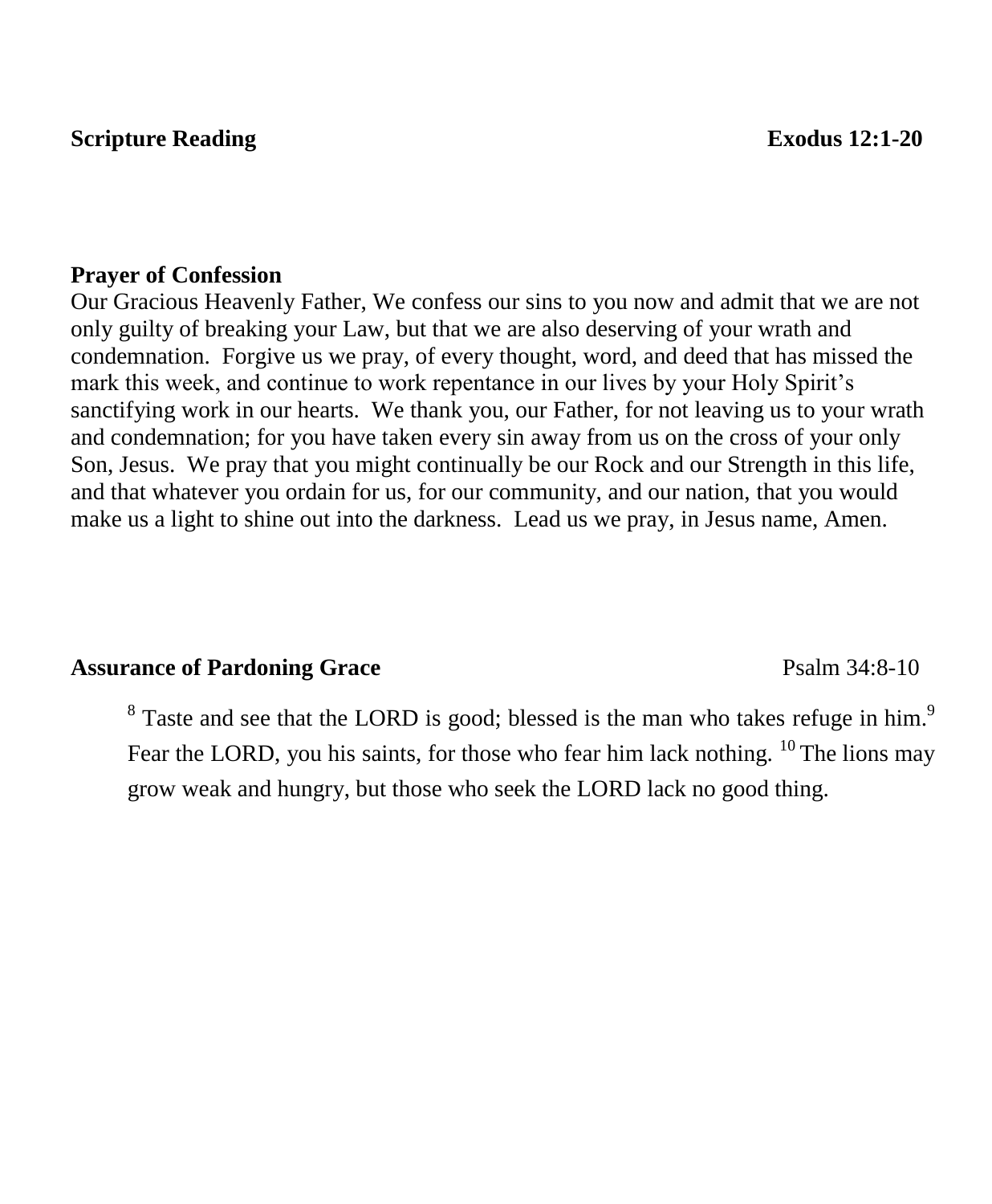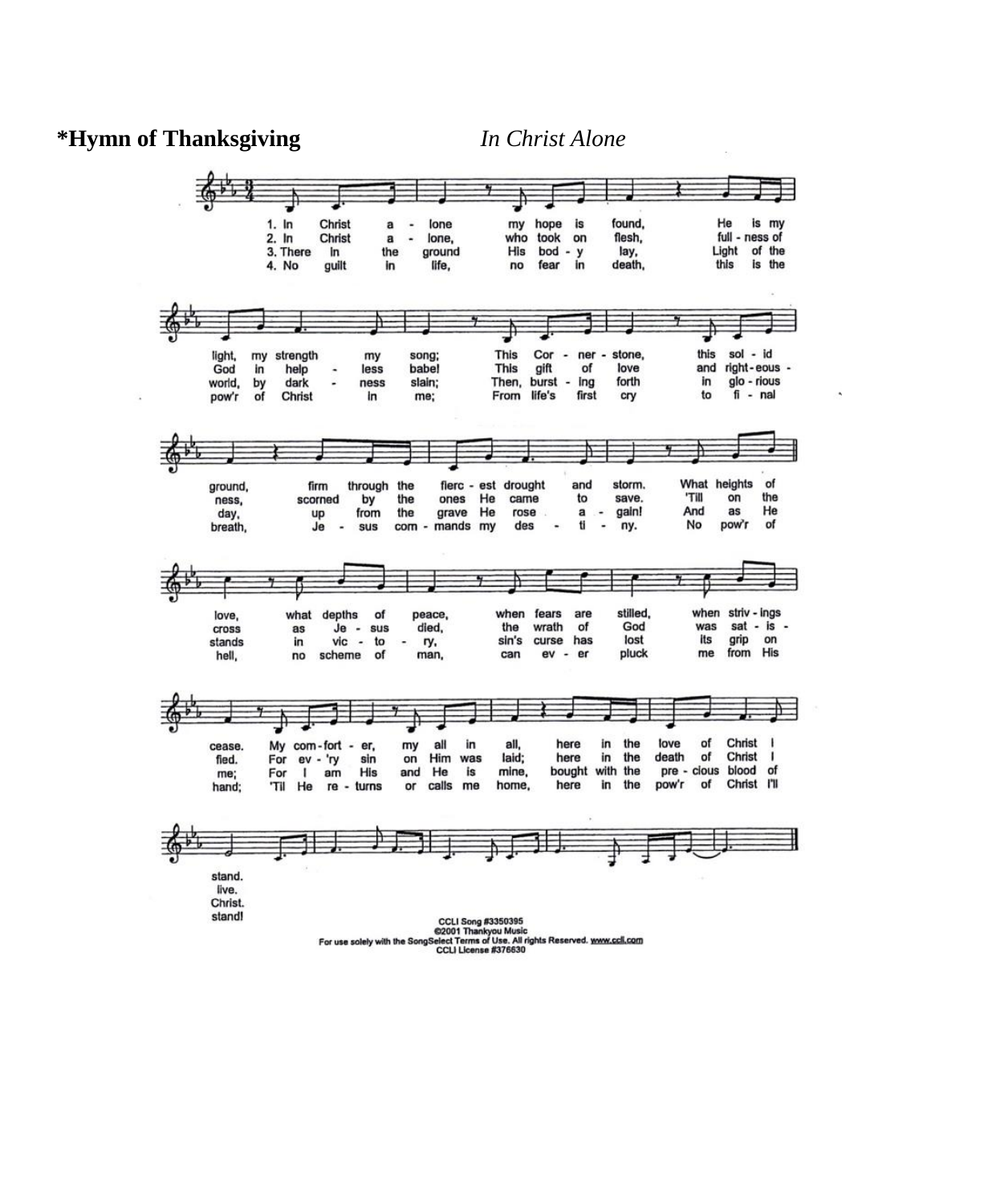#### **Westminster Shorter Catechism 91-93**

- Q. 91 How do the sacraments become effectual means of salvation?
- **A. The sacraments become effectual means of salvation, not from any virtue in them, or in him that doth administer them; but only by the blessing of Christ, and the working of his spirit in them that by faith receive them.**
- Q. 92 What is a sacrament?
- **A. A sacrament is a holy ordinance instituted by Christ; wherein by sensible signs, Christ, and the benefits of the new covenant, are represented, sealed, and applied to believers.**
- Q. 93 What are the sacraments of the New Testaments?
- **A. The sacraments of the New Testament are, baptism, and the Lord's Supper.**

#### **Prayer of Intercession**

| *Hymn of Preparation | A Few More Years Shall Roll | No. 540 |
|----------------------|-----------------------------|---------|
|                      |                             |         |

A few more years shall roll, a few more seasons come, and we shall be with those that rest asleep within the tomb: then, O my Lord, prepare my soul for that great day; O wash me in Thy precious blood, and take my sins away.

A few more storms shall beat on this wild rocky shore, and we shall be where tempests cease, and surges swell no more: then, O my Lord, prepare my soul for that calm day; O wash me in Thy precious blood, and take my sins away.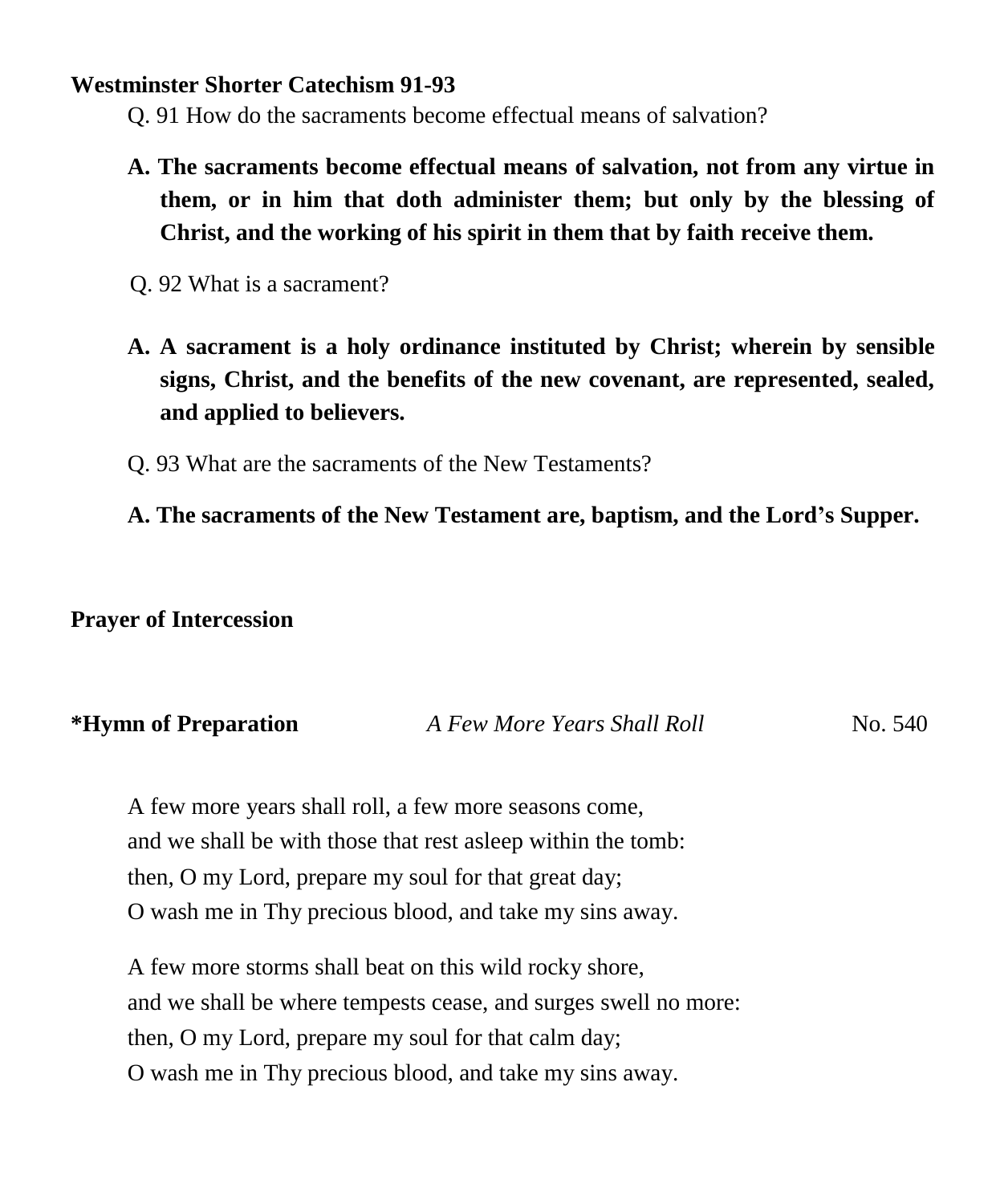A few more sabbaths here shall cheer us on our way, and we shall reach the endless rest, th'eternal sabbath day: Then, O my Lord, prepare my soul for that sweet day; O wash me in Thy precious blood, and take my sins away.

'Tis but a little while, and he shall come again Who died that we might live, who lives that we with him may reign: Then, O my Lord, prepare my soul for that glad day; O wash me in Thy precious blood, and take my sins away.

**Sermon Going Where We Cannot Go** Luke 9:51-62

#### Outline

- 1. Jesus Mission
- 2. Too Ready to Serve
- 3. Not Ready to Serve

Questions:

- 1. What does it mean that Jesus face was set toward Jerusalem?
- 2. Have you ever known someone who was "too ready" to follow Jesus? What were their major disadvantages?
- 3. Have you ever known anyone who was "not ready" to follow Jesus? How would you describe them?
- 4. What does it mean to be a true disciple of Jesus Christ?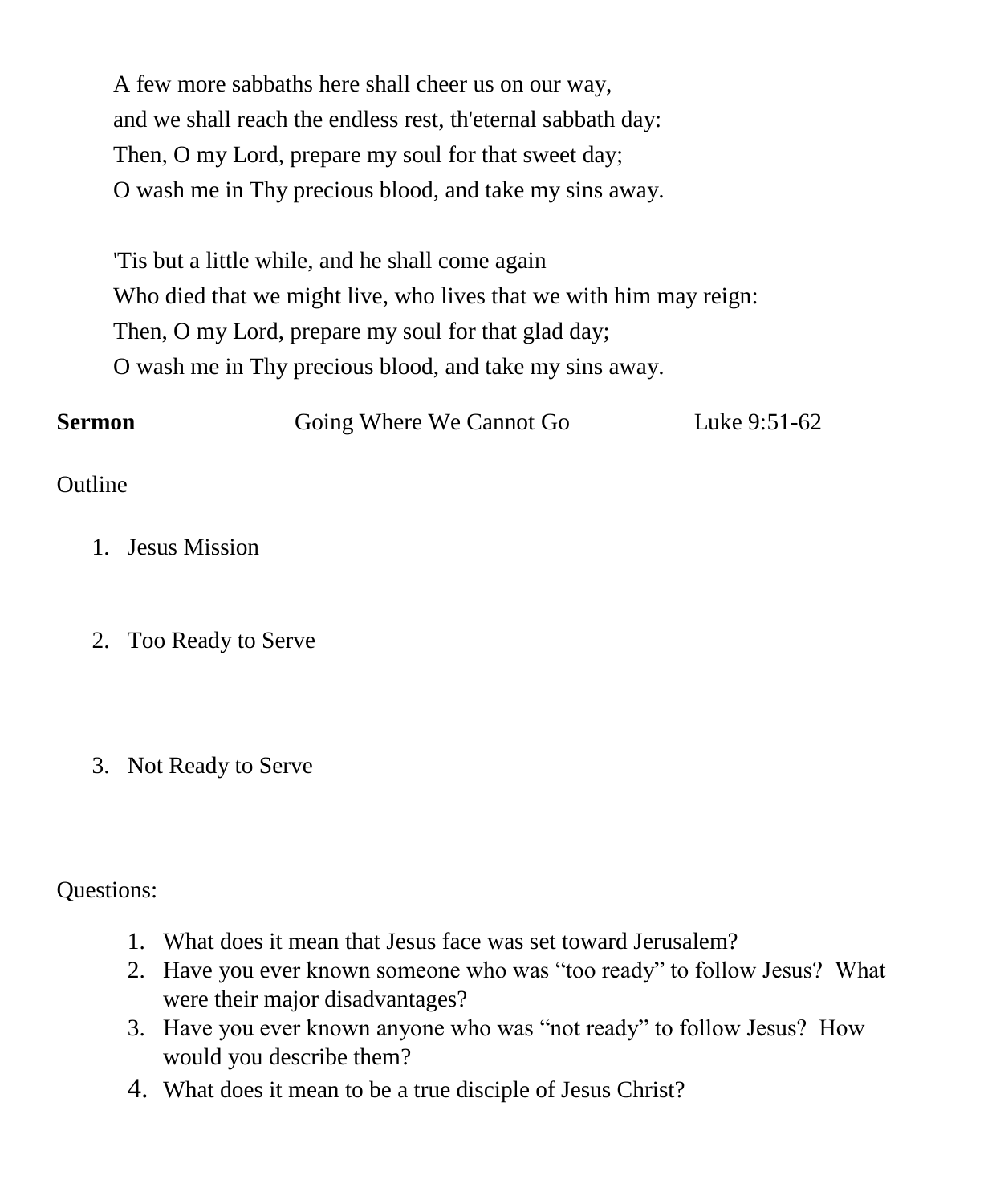I will sing of my Redeemer, and His wondrous love to me: on the cruel cross He suffered, from the curse to set me free. CHORUS: Sing, O sing of my Redeemer! With His blood He purchased me; on the cross He sealed my pardon, paid the debt and made me free.

I will tell the wondrous story, how my lost estate to save, in His boundless love and mercy, He the ransom freely gave. (CHORUS)

I will praise my dear Redeemer, His triumphant pow'r I'll tell, how the victory He giveth over sin and death and hell. (CHORUS)

I will sing of my Redeemer and His heav'nly love to me; He from death to life has brought me, Son of God, with Him to be. (CHORUS)

#### **\*Benediction**

#### **\*Gloria Patri** No. 735

Glory be to the Father, and to the Son, and to the Holy Ghost; as it was in the beginning, is now, and ever shall be, world without end. Amen, amen.

**\*Postlude** *Praise the Lord, Rise Up Rejoicing*

**\* Congregation:** Please stand as able.

**\* \* \* \* \* \* \* \***

**Organ** Sandy Schoon Sandy Schoon **Piano** Grayden Lash **Intercessory Prayer** Yon Lindborg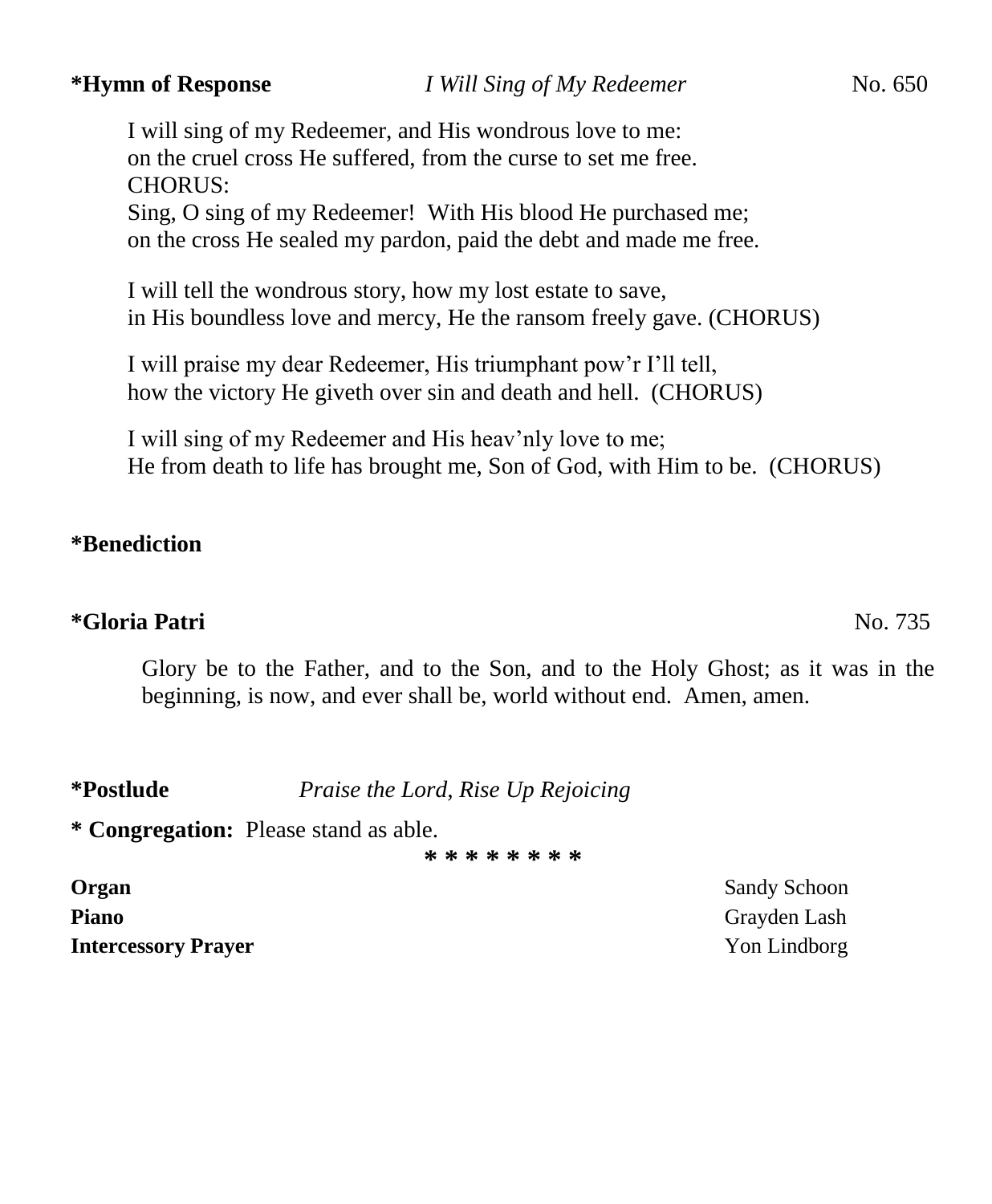# **Weekly Calendar**

| <b>DATE</b>      | TIME      | <b>EVENT</b>                                        |
|------------------|-----------|-----------------------------------------------------|
| <b>SUN 11/8</b>  | 9:00 AM   | <b>Opening Exercises</b>                            |
|                  | 9:15 AM   | <b>Sunday School</b>                                |
|                  | 10:30 AM  | <b>Worship Service</b>                              |
|                  |           | (available YouTube & Facebook)                      |
|                  | 11:30 AM  | <b>Schoon Care Group</b>                            |
|                  | 6:00 PM   | <b>Prayer Meeting</b> (Mission Focus)               |
| <b>MON 11/9</b>  | 6:00PM    | <b>Hrivnak-Lindborg Care Group</b> (at church bldg) |
| <b>TUE 11/10</b> | $1:00$ PM | <b>Tues Afternoon Care Group</b>                    |
|                  | $6:00$ PM | <b>Women's Bible Study</b>                          |
| <b>WED 11/11</b> | $9:30$ AM | <b>Women's Bible Study</b>                          |
| <b>SAT 11/14</b> | 8:00 AM   | Men's Study                                         |
| <b>SUN 11/15</b> | 9:00 AM   | <b>Opening Exercises</b>                            |
|                  | 9:15 AM   | <b>Sunday School</b>                                |
|                  | 10:30 AM  | <b>Worship Service</b>                              |
|                  |           | (available YouTube & Facebook)                      |

# **Serving the Lord**

|                   | 11/8      | 11/15               | 11/22     | 11/29     |
|-------------------|-----------|---------------------|-----------|-----------|
| <b>AM Nursery</b> | N/A       | N/A                 | N/A       | N/A       |
| Greeters          | N/A       | N/A                 | N/A       | N/A       |
| <b>Treats</b>     | N/A       | N/A                 | N/A       | N/A       |
| Serve/Cleanup     | N/A       | N/A                 | N/A       | N/A       |
| Audio             | J. Martin | <b>B.</b> Armstrong | B. Schoon | J. Martin |
| Elder of the Week | Lindborg  | Hrivnak             | Nelson    | Lindborg  |